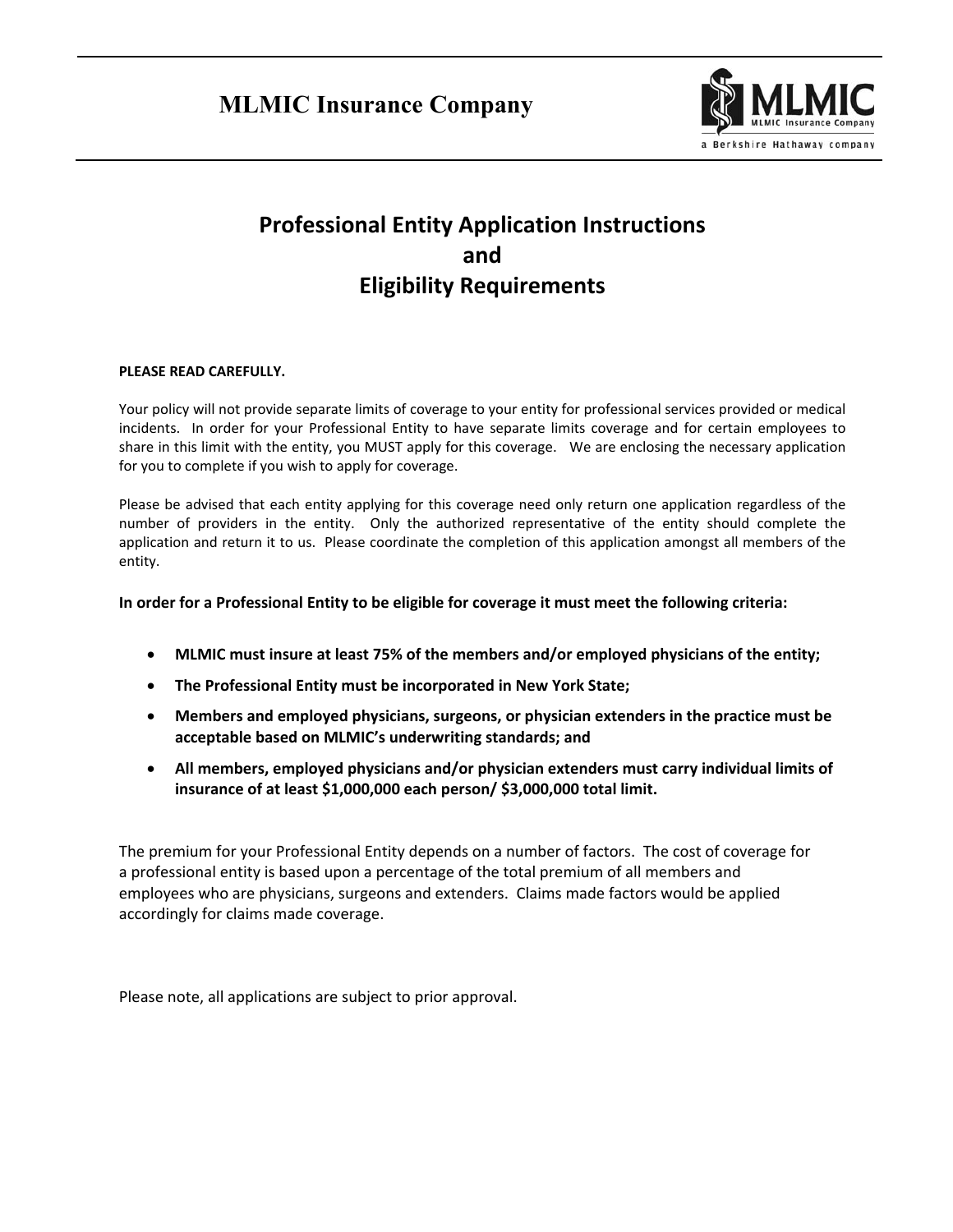

New York, NY 10016 Latham, NY 12110 Tel: 212‐576‐9800 Tel: 518‐786‐2700

2 Park Avenue 8 British American Blvd.

2 Clinton Square **90 Merrick Avenue** Syracuse, NY 13202 East Meadow, NY Tel:315‐428‐1188 Tel: 516‐794‐7200

# **Application for Physician/Surgeon Professional Entities Related to a Members Practice – Professional Liability**

Please **type** or **print** responses and answer all questions. Coverage will not be considered until this application is complete.

#### **PLEASE NOTE:**

- A limit of \$1,000,000 each person/ \$3,000,000 aggregate is the maximum limit available and unless otherwise requested, is the limit that will be provided if this application is approved.
- The type of coverage available (claims made or occurrence) will be determined based on the information provided in this application.
- **All applications are subject to prior approval. If your application is approved, coverage can be provided no earlier than the day following the postmark on the envelope containing the completed and signed application.**

| 1. Legal name of professional entity as it appears on your entity's Articles of Incorporation or Partnership Agreement:                                                                                                                                                                                                                                                                                                                                                      |
|------------------------------------------------------------------------------------------------------------------------------------------------------------------------------------------------------------------------------------------------------------------------------------------------------------------------------------------------------------------------------------------------------------------------------------------------------------------------------|
|                                                                                                                                                                                                                                                                                                                                                                                                                                                                              |
|                                                                                                                                                                                                                                                                                                                                                                                                                                                                              |
|                                                                                                                                                                                                                                                                                                                                                                                                                                                                              |
|                                                                                                                                                                                                                                                                                                                                                                                                                                                                              |
|                                                                                                                                                                                                                                                                                                                                                                                                                                                                              |
|                                                                                                                                                                                                                                                                                                                                                                                                                                                                              |
| Professional Corporation _________________ Professional Limited Liability Company<br>________________ Professional Limited Liability Partnership                                                                                                                                                                                                                                                                                                                             |
|                                                                                                                                                                                                                                                                                                                                                                                                                                                                              |
|                                                                                                                                                                                                                                                                                                                                                                                                                                                                              |
|                                                                                                                                                                                                                                                                                                                                                                                                                                                                              |
|                                                                                                                                                                                                                                                                                                                                                                                                                                                                              |
| New York Article 28 healthcare facility (please describe and also list current professional liability insurance                                                                                                                                                                                                                                                                                                                                                              |
| 2. Is this entity known by any other names (DBA's)? _____ Yes _____ No<br>3. Address(es) of entity (street address, city, state, zip code):<br>Partnership<br>6. Is the Professional Entity incorporated in New York State? Yes No<br>(Please note that incorporation in New York State is a requirement for coverage.)<br>7. Check all of the following which describe the medical service classification(s) for this entity:<br>Physician office practice or medical group |

If the facility / entity is a surgery center, what is the average number of surgeries performed per month?

 $\overline{\phantom{a}}$  ,  $\overline{\phantom{a}}$  ,  $\overline{\phantom{a}}$  ,  $\overline{\phantom{a}}$  ,  $\overline{\phantom{a}}$  ,  $\overline{\phantom{a}}$  ,  $\overline{\phantom{a}}$  ,  $\overline{\phantom{a}}$  ,  $\overline{\phantom{a}}$  ,  $\overline{\phantom{a}}$  ,  $\overline{\phantom{a}}$  ,  $\overline{\phantom{a}}$  ,  $\overline{\phantom{a}}$  ,  $\overline{\phantom{a}}$  ,  $\overline{\phantom{a}}$  ,  $\overline{\phantom{a}}$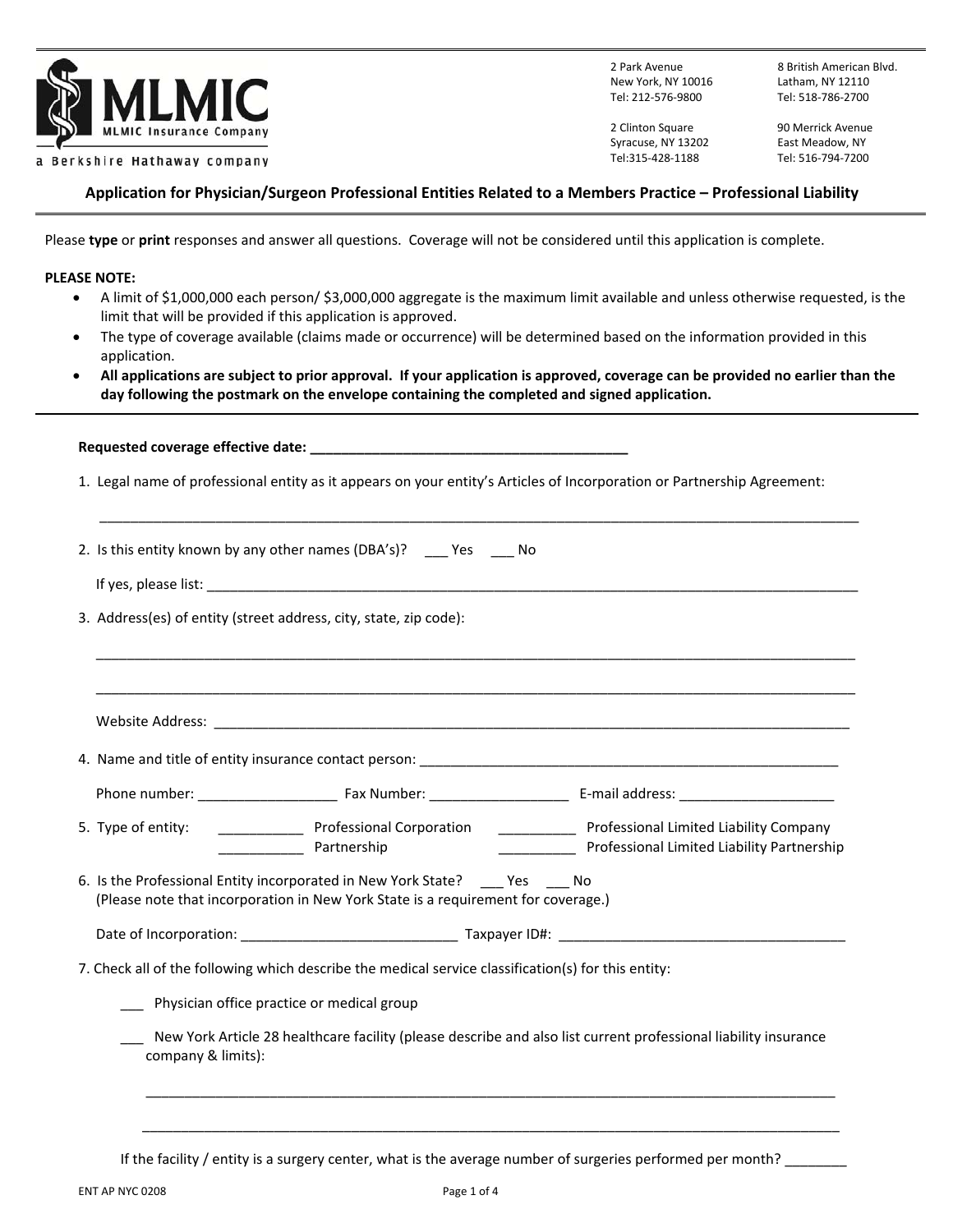If the facility / entity provides services through a outpatient healthcare facility other than a surgery center (e.g. emergency room, urgent care, laboratory, etc.) what is the average number of monthly patient visits?

 Does the facility / entity provide medical services (e.g. laboratory, imaging, physical therapy, etc.) to individuals who are not patients of any Member of the professional entity? \_\_\_\_\_\_ Yes \_\_\_\_\_\_ No If yes, please explain:

\_\_\_\_\_\_\_\_\_\_\_\_\_\_\_\_\_\_\_\_\_\_\_\_\_\_\_\_\_\_\_\_\_\_\_\_\_\_\_\_\_\_\_\_\_\_\_\_\_\_\_\_\_\_\_\_\_\_\_\_\_\_\_\_\_\_\_\_\_\_\_\_\_\_\_\_\_\_\_\_\_\_\_\_\_\_\_\_\_\_\_\_\_\_

\_\_\_\_\_\_\_\_\_\_\_\_\_\_\_\_\_\_\_\_\_\_\_\_\_\_\_\_\_\_\_\_\_\_\_\_\_\_\_\_\_\_\_\_\_\_\_\_\_\_\_\_\_\_\_\_\_\_\_\_\_\_\_\_\_\_\_\_\_\_\_\_\_\_\_\_\_\_\_\_\_\_\_\_\_\_\_\_\_\_\_\_\_\_

 $\overline{\phantom{a}}$  , and the contribution of the contribution of the contribution of the contribution of the contribution of the contribution of the contribution of the contribution of the contribution of the contribution of the

#### **Independent Contractors:**

 Please provide the following information for each independent contractor associated with the entity under contract or other agreement (use additional sheets if necessary):

- (a) Name of independent contractor:
- (b) List all medical professional services provided by this independent contractor (e.g. direct patient care, patient care assistance, locum tenens, diagnostic / imaging services, etc.):

\_\_\_\_\_\_\_\_\_\_\_\_\_\_\_\_\_\_\_\_\_\_\_\_\_\_\_\_\_\_\_\_\_\_\_\_\_\_\_\_\_\_\_\_\_\_\_\_\_\_\_\_\_\_\_\_\_\_\_\_\_\_\_\_\_\_\_\_\_\_\_\_\_\_\_\_\_\_\_\_\_\_\_\_\_\_\_\_

 (c) List all non‐medical professional services provided by this independent contractor (e.g. personnel or administrative services, billing services, maintenance services, vendor / supply services, other operational services, etc.):

\_\_\_\_\_\_\_\_\_\_\_\_\_\_\_\_\_\_\_\_\_\_\_\_\_\_\_\_\_\_\_\_\_\_\_\_\_\_\_\_\_\_\_\_\_\_\_\_\_\_\_\_\_\_\_\_\_\_\_\_\_\_\_\_\_\_\_\_\_\_\_\_\_\_\_\_\_\_\_\_\_\_\_\_\_\_\_\_

 $\overline{\phantom{a}}$  ,  $\overline{\phantom{a}}$  ,  $\overline{\phantom{a}}$  ,  $\overline{\phantom{a}}$  ,  $\overline{\phantom{a}}$  ,  $\overline{\phantom{a}}$  ,  $\overline{\phantom{a}}$  ,  $\overline{\phantom{a}}$  ,  $\overline{\phantom{a}}$  ,  $\overline{\phantom{a}}$  ,  $\overline{\phantom{a}}$  ,  $\overline{\phantom{a}}$  ,  $\overline{\phantom{a}}$  ,  $\overline{\phantom{a}}$  ,  $\overline{\phantom{a}}$  ,  $\overline{\phantom{a}}$ 

 $\overline{\phantom{a}}$  ,  $\overline{\phantom{a}}$  ,  $\overline{\phantom{a}}$  ,  $\overline{\phantom{a}}$  ,  $\overline{\phantom{a}}$  ,  $\overline{\phantom{a}}$  ,  $\overline{\phantom{a}}$  ,  $\overline{\phantom{a}}$  ,  $\overline{\phantom{a}}$  ,  $\overline{\phantom{a}}$  ,  $\overline{\phantom{a}}$  ,  $\overline{\phantom{a}}$  ,  $\overline{\phantom{a}}$  ,  $\overline{\phantom{a}}$  ,  $\overline{\phantom{a}}$  ,  $\overline{\phantom{a}}$ 

(d) List all medical professional services provided by the entity to this independent contractor (e.g. direct patient care, patient care assistance, locum tenens, diagnostic / imaging services, etc.):

\_\_\_\_\_\_\_\_\_\_\_\_\_\_\_\_\_\_\_\_\_\_\_\_\_\_\_\_\_\_\_\_\_\_\_\_\_\_\_\_\_\_\_\_\_\_\_\_\_\_\_\_\_\_\_\_\_\_\_\_\_\_\_\_\_\_\_\_\_\_\_\_\_\_\_\_\_\_\_\_\_\_\_\_\_\_\_

\_\_\_\_\_\_\_\_\_\_\_\_\_\_\_\_\_\_\_\_\_\_\_\_\_\_\_\_\_\_\_\_\_\_\_\_\_\_\_\_\_\_\_\_\_\_\_\_\_\_\_\_\_\_\_\_\_\_\_\_\_\_\_\_\_\_\_\_\_\_\_\_\_\_\_\_\_\_\_\_\_\_\_\_\_\_\_

(e) List all non‐medical professional services provided by the entity to this independent contractor (e.g. personnel or administrative services, billing services, maintenance services, vendor / supply services, other operational services, etc.):

\_\_\_\_\_\_\_\_\_\_\_\_\_\_\_\_\_\_\_\_\_\_\_\_\_\_\_\_\_\_\_\_\_\_\_\_\_\_\_\_\_\_\_\_\_\_\_\_\_\_\_\_\_\_\_\_\_\_\_\_\_\_\_\_\_\_\_\_\_\_\_\_\_\_\_\_\_\_\_\_\_\_\_\_\_\_\_

\_\_\_\_\_\_\_\_\_\_\_\_\_\_\_\_\_\_\_\_\_\_\_\_\_\_\_\_\_\_\_\_\_\_\_\_\_\_\_\_\_\_\_\_\_\_\_\_\_\_\_\_\_\_\_\_\_\_\_\_\_\_\_\_\_\_\_\_\_\_\_\_\_\_\_\_\_\_\_\_\_\_\_\_\_\_\_

 \_\_\_ other: (please describe any other medical professional services or non‐medical professional services provided by this entity to members of the entity or to others):

 $\_$  ,  $\_$  ,  $\_$  ,  $\_$  ,  $\_$  ,  $\_$  ,  $\_$  ,  $\_$  ,  $\_$  ,  $\_$  ,  $\_$  ,  $\_$  ,  $\_$  ,  $\_$  ,  $\_$  ,  $\_$  ,  $\_$  ,  $\_$  ,  $\_$  ,  $\_$  ,  $\_$  ,  $\_$  ,  $\_$  ,  $\_$  ,  $\_$  ,  $\_$  ,  $\_$  ,  $\_$  ,  $\_$  ,  $\_$  ,  $\_$  ,  $\_$  ,  $\_$  ,  $\_$  ,  $\_$  ,  $\_$  ,  $\_$  ,

 $\_$  . The contribution of the contribution of the contribution of the contribution of the contribution of the contribution of the contribution of the contribution of the contribution of the contribution of the contributio

| 8. Have there been claims filed against the entity?              | No |
|------------------------------------------------------------------|----|
| If yes, please submit currently valued loss runs for each claim. |    |
|                                                                  |    |

| 9. Are you aware of any circumstances that could lead to a claim against the entity? | Yes | No |
|--------------------------------------------------------------------------------------|-----|----|
| If yes, please explain:                                                              |     |    |

 $\overline{\phantom{a}}$  , and the contribution of the contribution of the contribution of the contribution of the contribution of the contribution of the contribution of the contribution of the contribution of the contribution of the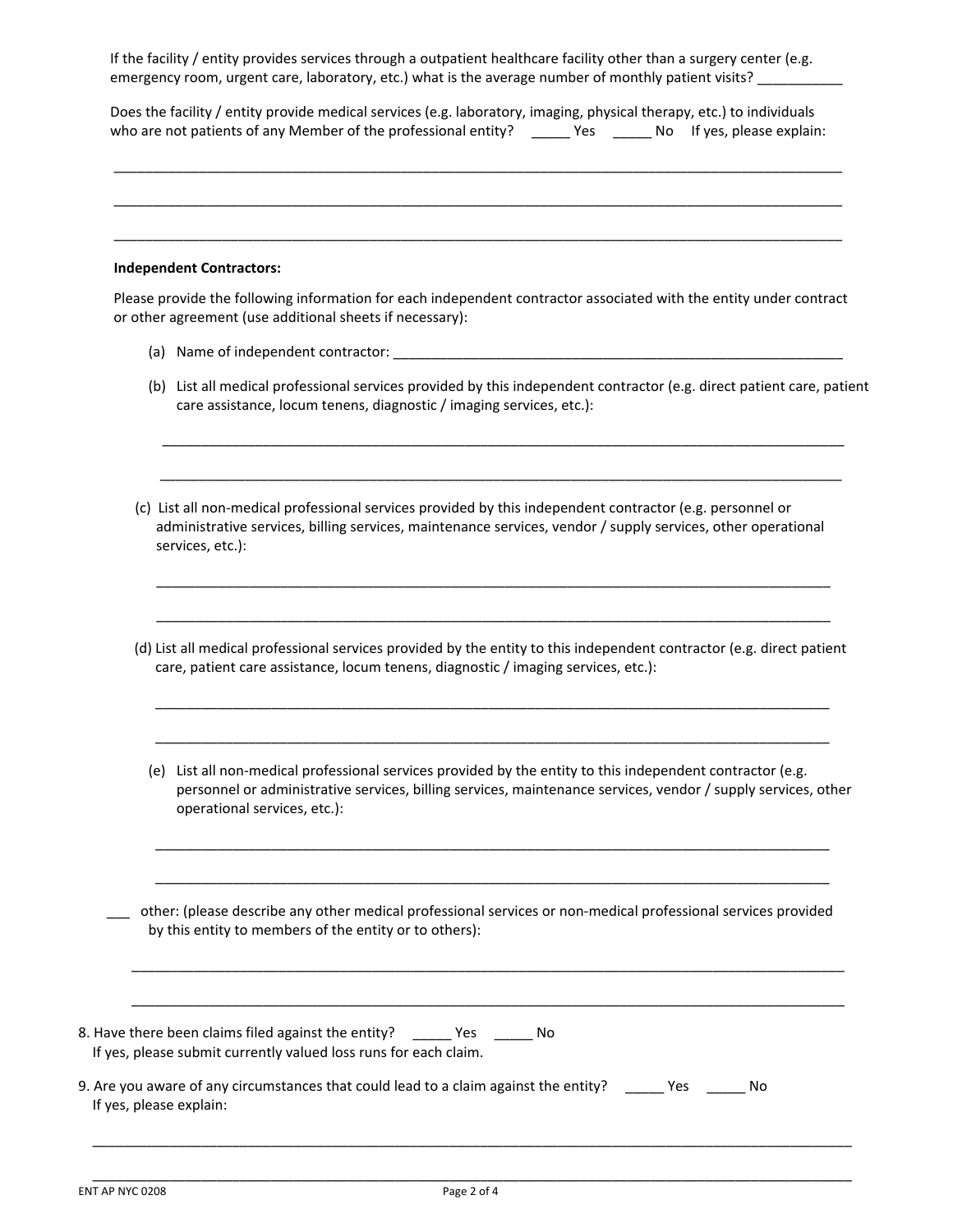- 10. Is this entity engaged in any activity other than the practice of medicine ? \_\_\_ Yes \_\_\_\_ No If yes, please explain:
- 11. Have you signed or will you sign any contract / agreement to assume the professional liability of others? \_\_\_ Yes \_\_\_ No If yes, please identify and explain:

 $\overline{\phantom{a}}$  , and the contribution of the contribution of the contribution of the contribution of the contribution of the contribution of the contribution of the contribution of the contribution of the contribution of the

 $\overline{\phantom{a}}$  , and the contribution of the contribution of the contribution of the contribution of the contribution of the contribution of the contribution of the contribution of the contribution of the contribution of the

 $\overline{\phantom{a}}$  , and the contribution of the contribution of the contribution of the contribution of the contribution of the contribution of the contribution of the contribution of the contribution of the contribution of the

 $\overline{\phantom{a}}$  ,  $\overline{\phantom{a}}$  ,  $\overline{\phantom{a}}$  ,  $\overline{\phantom{a}}$  ,  $\overline{\phantom{a}}$  ,  $\overline{\phantom{a}}$  ,  $\overline{\phantom{a}}$  ,  $\overline{\phantom{a}}$  ,  $\overline{\phantom{a}}$  ,  $\overline{\phantom{a}}$  ,  $\overline{\phantom{a}}$  ,  $\overline{\phantom{a}}$  ,  $\overline{\phantom{a}}$  ,  $\overline{\phantom{a}}$  ,  $\overline{\phantom{a}}$  ,  $\overline{\phantom{a}}$ 

- 12. Please submit the following information for **physicians and physician extenders** (Registered Physician or Surgical Assistants, Certified Nurse Practitioners, Certified Nurse Midwives or Nurse Anesthetists) who are currently partners, shareholders, employees, or independent contractors of this entity: ( Please use page 4 to answer this question.)
	- Name (indicate whether full time  $-$  FT or part time  $-$  PT)
	- Specialty/type of services rendered
	- License number
	- Role in entity (partner, shareholder, employee, independent contractor and hours worked per week if part time)
	- Current Insurance Company, Policy Number and Limits of Liability
	- Type of Coverage (Claims Made or Occurrence)
- 13. Please submit a list of other employees showing number of employees by specialty type, e.g. nurses, lab techs, therapists, etc. (Please use page 4 to answer this question)
- 14. Please submit the following material with this application for coverage:
	- Copy of your letterhead / stationery
	- Articles of Incorporation, Professional Services Corporation Triennial Statement or Partnership Agreement
	- Copies of any alternate name or DBA permits

## **Important Notice: Claims Made Coverage**

If claims made coverage is indicated, please be aware that no coverage will be extended for any incidents, occurrences or alleged wrongful acts which took place prior to the retroactive date stated in the policy. Coverage is only provided for incidents that occur on or after the retroactive date stated in the policy and which are reported to the Company while the policy is in effect or within 60 days following termination of insurance, unless additional reporting period coverage is purchased, which would provide an unlimited time period to report covered claims. During the first several years, claims made premiums are lower than occurrence premiums, but then they increase substantially, independent of overall rate level increases, until the claims made risk reaches maturity.

## **Note: Your signature is required following the Insurance Department Regulation statements which appear below:**

# **Release of Information:**

I hereby authorize MLMIC Insurance Company to obtain full information from any insurance company or from any person with respect to the entity named in this application, including but not limited to , any claim or suit or incident pertaining to professional acts or omissions asserted against the entity. I expressly release and discharge from liability any insurance company or persons providing such information. I further authorize that a photocopy of this release is accepted with the same authority as the original.

# **New York State Insurance Department Regulation Declares That:**

"Any person who knowingly and with intent to defraud any insurance company or other person files an application for insurance or statement of claim containing any materially false information, or conceals for the purpose of misleading, information concerning any fact material thereto, commits a fraudulent insurance act, which is a crime, and shall also be subject to a civil penalty not to exceed five thousand dollars and the stated value of the claim for each such violation.

<u> 1986 - Andrea San Andrea San Andrea San Andrea San Andrea San Andrea San Andrea San Andrea San Andrea San A</u>